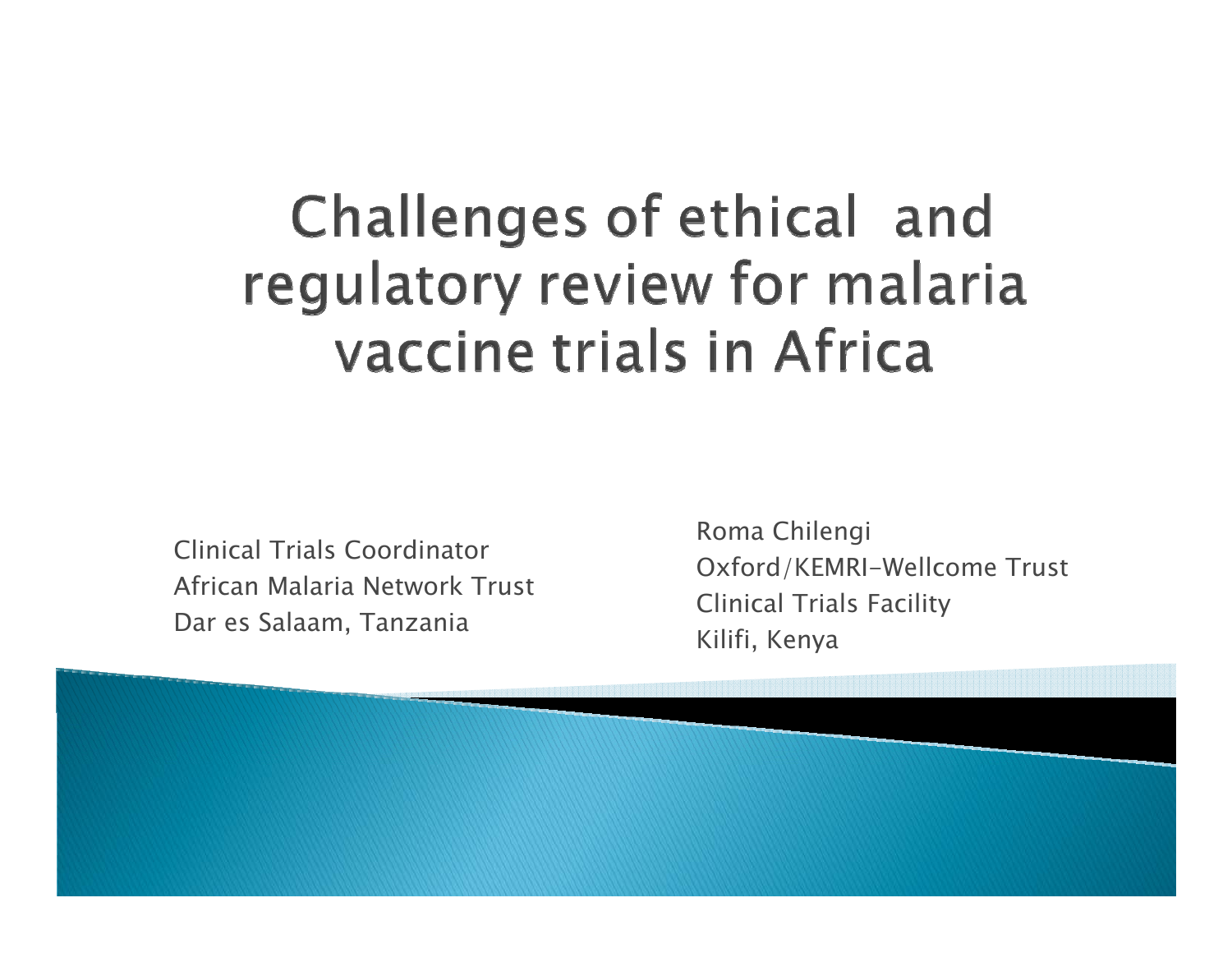#### **Discourse**

- ` Background –R & D in general
- ` Background AMANET
- ` Relevant AMANET work
- $\blacktriangleright$  General thoughts about malaria vaccines
- ▶ Status review of related ECs & RAs
- $\blacktriangleright$  General ethical challenges
- $\blacktriangleright$  General regulatory authority challenges
- $\blacktriangleright$  Potentially progressive strategies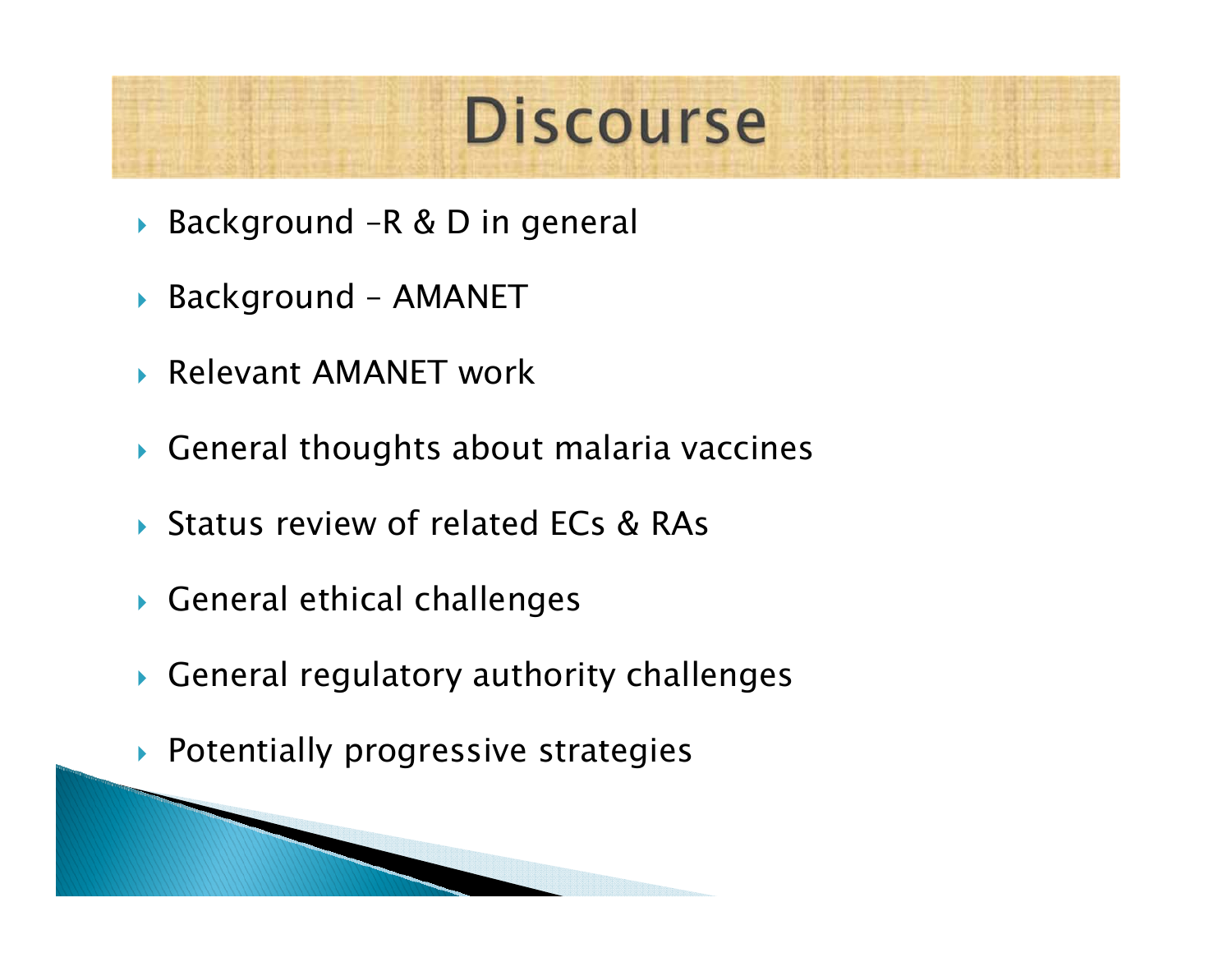### **Increased Research Activities**

- $\blacktriangleright$  Increased advocacy and awareness on diseases of poverty
- ▶ Increased funding for R&D on the diseases
- $\blacktriangleright$  Increased "non traditional" players and partnerships emerging
- $\blacktriangleright$  Increased research activities in the field
- $\blacktriangleright$  Increased pressure on Ethical and Regulatory mechanisms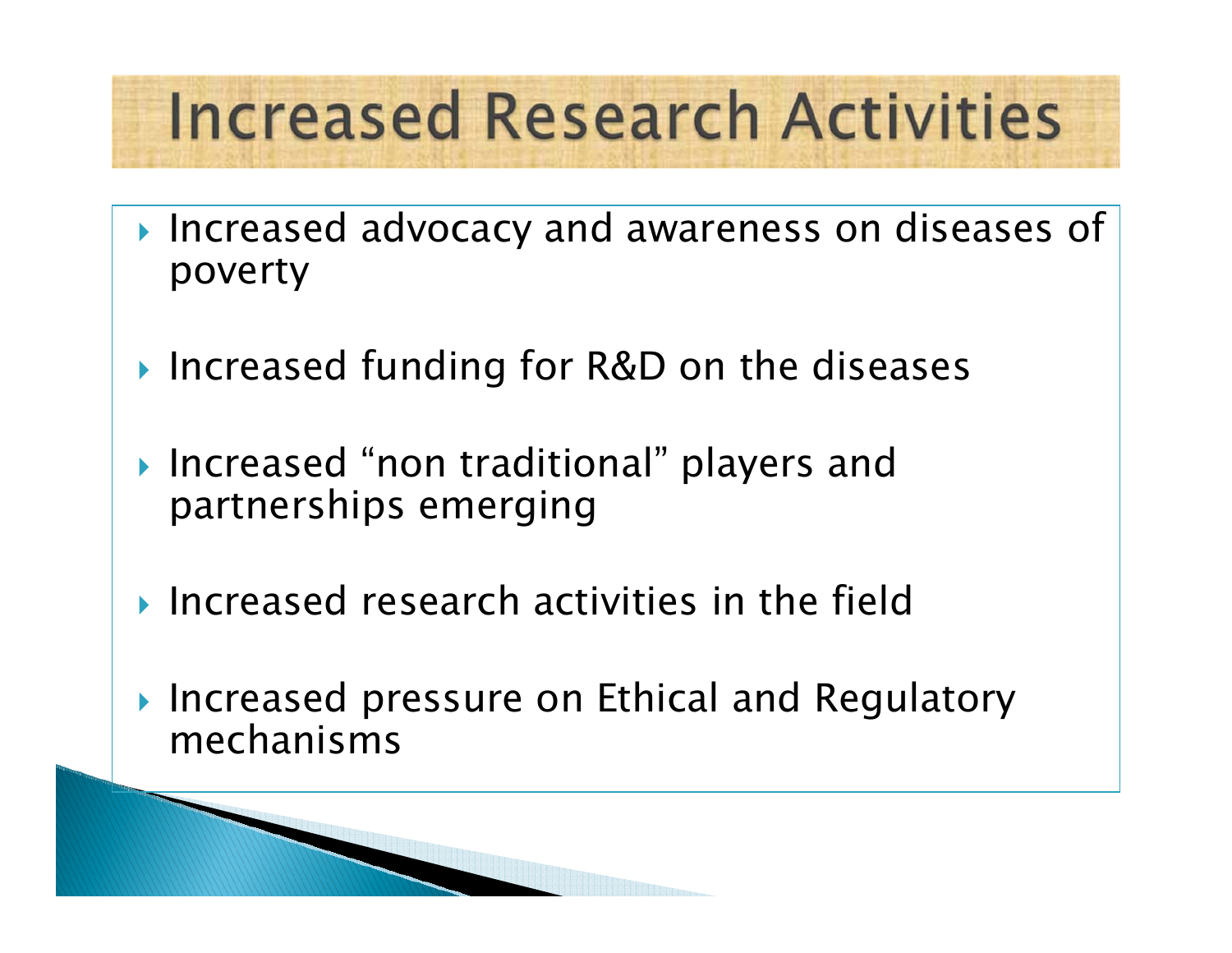## **AMANET Work**

- **African NGO in** supporting capacity development and malaria R&D
- ` Based in Tanzania, access to global expertise
- $\blacktriangleright$  Accelerating malaria vaccine development

## **> Support to potential<br>trial site**

- ` Continent wide training in research related fields
- ▶ Supports the Afroimmunoassay<br>network of 8 sites

**> Six clinical trials** evaluating candidate malaria vaccines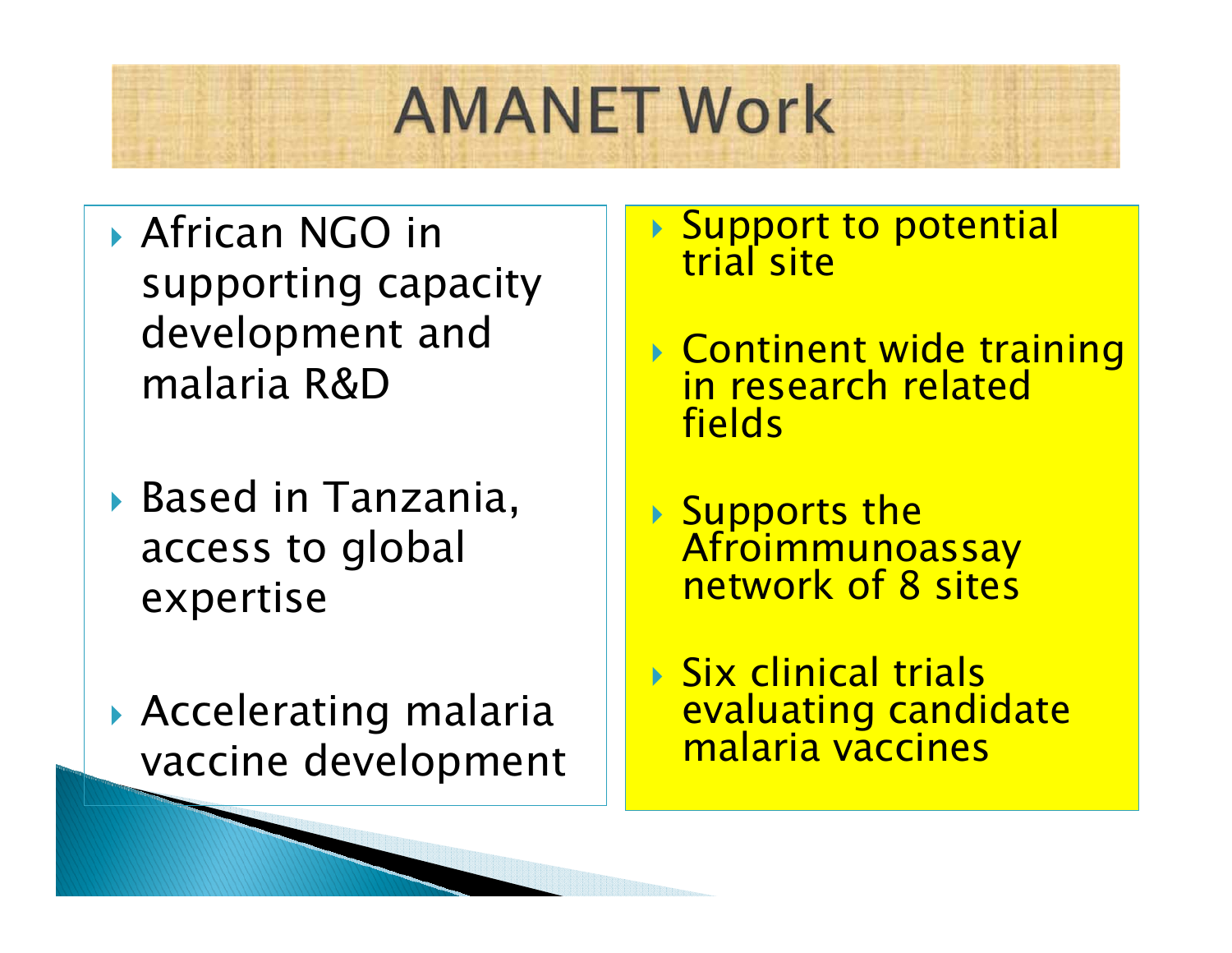## **AMANET Sponsored Studies**

- $\blacktriangleright$ Phase Ib trial of AMA1vaccine in Bandiagara, Mali (adults)
- ` Phase Ib trial of MSP3 vaccine in Balonghin, Burkina Faso (children 1-2 years)
- ` Phase Ib trial of MSP3 in Korogwe, Tanzania (children 1-2 years)
- ` Phase Ib trial of GMZ2 in Lambarene, Gabon (adults)
- ` Phase Ib trial of GMZ2 in Lambarene Gabon (Children  $1-4$  years)
- ` Phase Ib trial of MSP3vaccine in Sotouba, Mali (adults)

Afroimmunoassay network studies in Burkina Faso, Ghana, Kenya, Mali, Sudan, Tanzania, & Uganda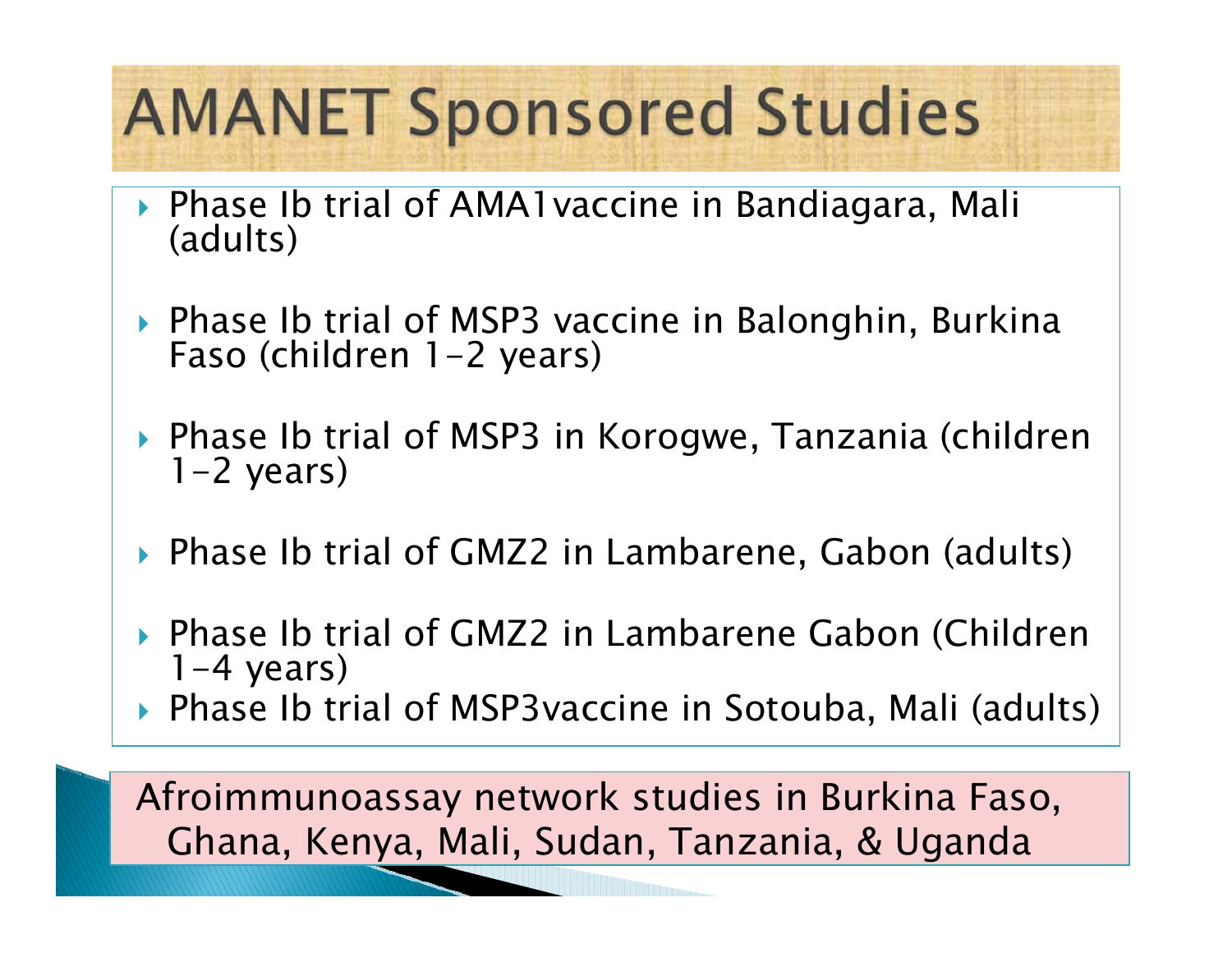## **Malaria Vaccine Special Issues**

- $\blacktriangleright$  Malaria is a fatal disease affecting mainly poor communities
- ` It is a chronic disease whose natural immunity develops after repeated exposure
- ` Immunity to malaria is known to be temporal (unlike many immunizable diseases)
- ▶ Vaccine efforts targeting children

- ` Unlikely to be developed and registered the "traditional way" (in developed countries first)
- $\blacktriangleright$  Has to be given to healthy individuals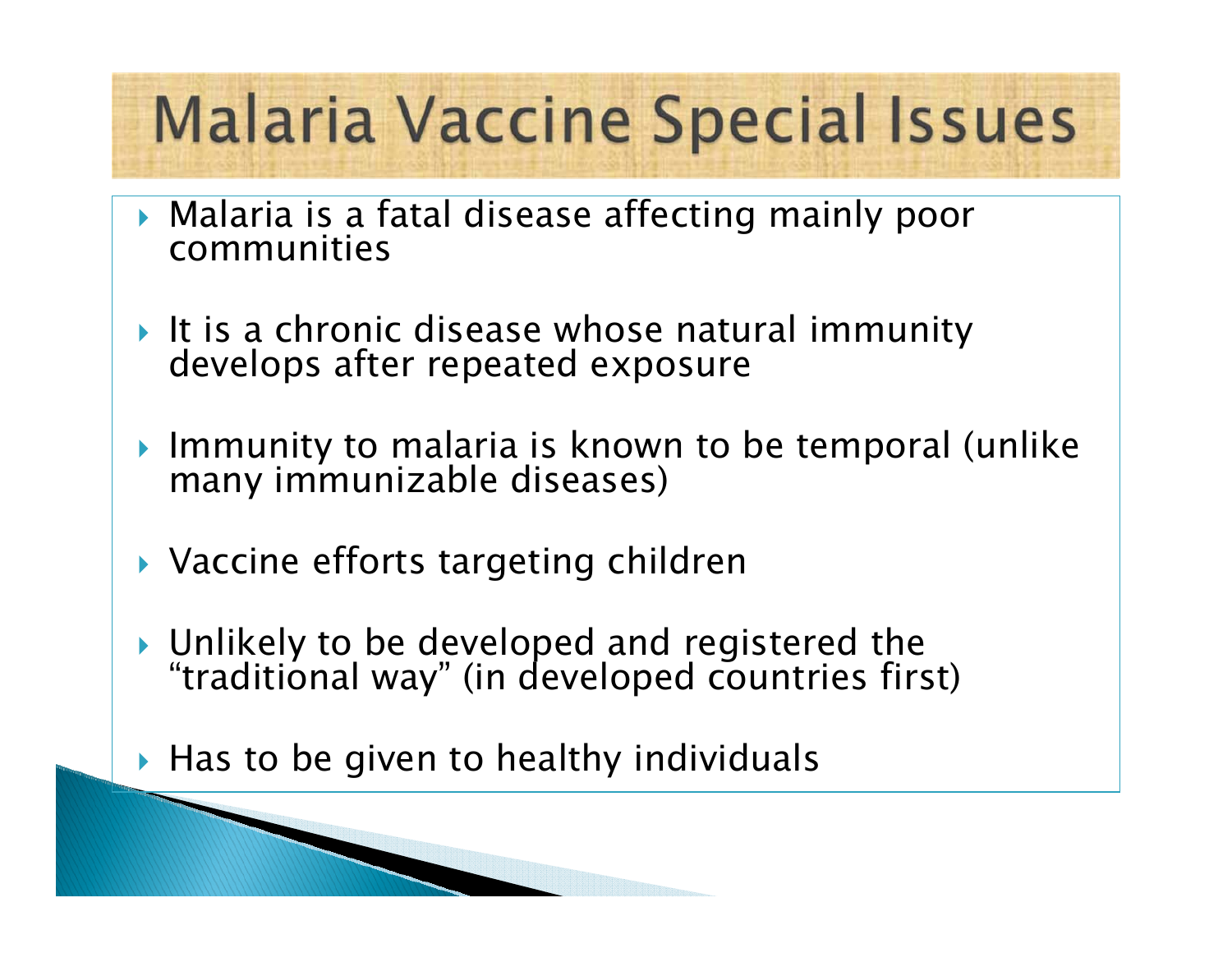#### **Clinical Trial Process Experiences**

#### Ethical Review

- ` Framework:
	- Existing in all cases
- ` Requirements:
	- Mostly standardized based on WHO guideline
- ` Time required:
	- Widely varied from 1 month to 4 months
- ` Feedbacks/interactions:
	- Ranges from "ICH GCP" acceptable to totally unacceptable"
- ` Oversight:
	- None so far

#### Regulatory CTA Review

- $\blacktriangleright$  Frameworks:
	- From non existent to fairly good ones
- $\blacktriangleright$  Requirements:
	- From non existent to nearly "too rigid" ones.
- $\blacktriangleright$  Time required:
	- Widely varied from 1 month to 8 months
- ` Feedbacks/interactions:
	- Ranges from "ICH GCP" acceptable to totally unacceptable"
- ` Safety Follow Up:
	- Note clear how SAE reports, and other requirements are handled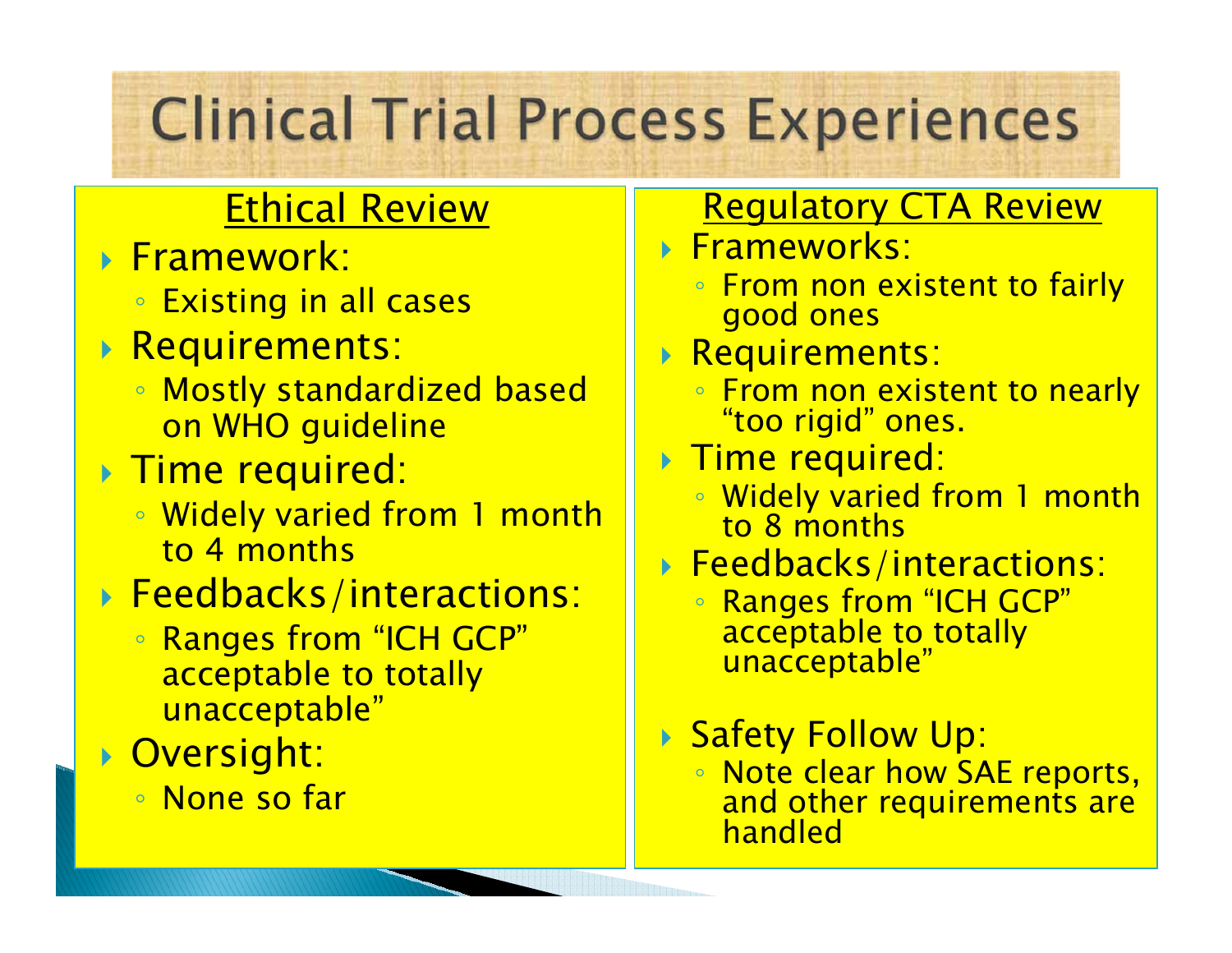## **General Challenges-Ethical**

- ` National Legal Frameworks:
	- Rudimentary in most cases. Exists from research driven demand and not firmly rooted in the local structures
- $\blacktriangleright$  Capacity:
	- Largely weak as reflected in the composition, procedures and<br>← kind of feedback on trials
- $\blacktriangleright$  Written informed consent  $\equiv$  ethical study
	- Due diligence ought to be deṁonstrated to show that<br>fundamental ethical principles are respected
- ` Parental consent versus participant Ascent: ◦ Difficult to resolve especially when older children participate
- $\blacktriangleright$  Eventual delivery in poor health systems:
	- There are potential problems related to cost, maintenance of cold-chain, human resources etc to deliver even the most effective vaccine.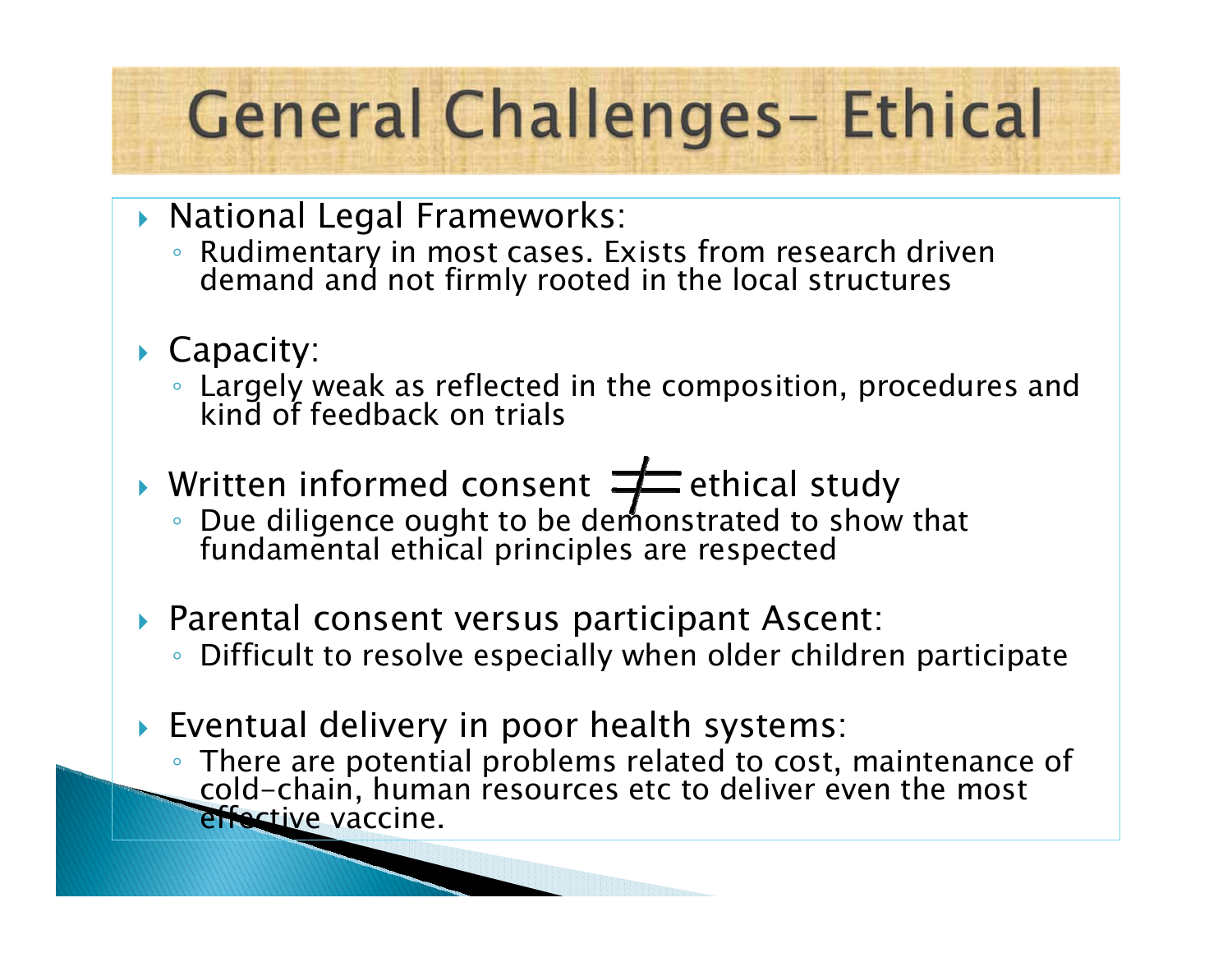# **General Challenges-Regulatory**

- $\blacktriangleright$  Still uncertain what regulatory pathway a vaccine for malaria should take:
	- Licensure in non formalized ICH regions
	- Mechanism for registration

- Acceptability & marketing authorization across "colonial lines"
- Ensuring pharmacovigilance for new vaccines with potential of wide spread sole use in developing world
- **Implementation and enforcing of GCP**
- $\blacktriangleright$  Human resources needed to handle IND  $\blacktriangleright$ applications in Africa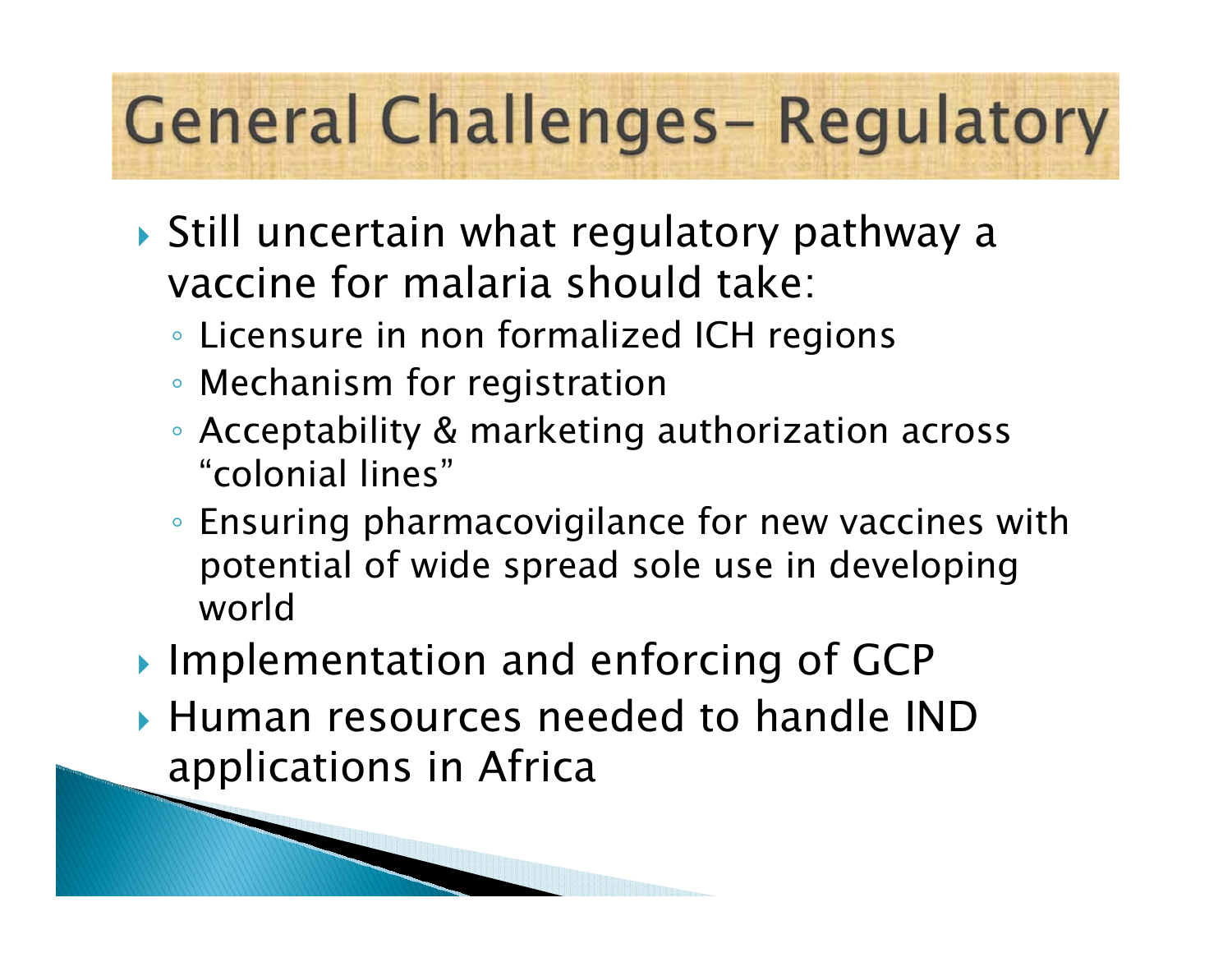### **Progressive Strategies**

- ` African governments involvement:
	- Need for investment of resources by Africa
	- Need for practical legislature
	- Health systems improvement
- **Coordinated efforts:** 
	- Share expertise i.e. ongoing joint RA review for phase III RTS,S
	- Involvement of WHO

- Support to efforts like AVAREF
- Coordination of capacity development efforts i.e. AMANET interaction with SIDCER for ethics committees